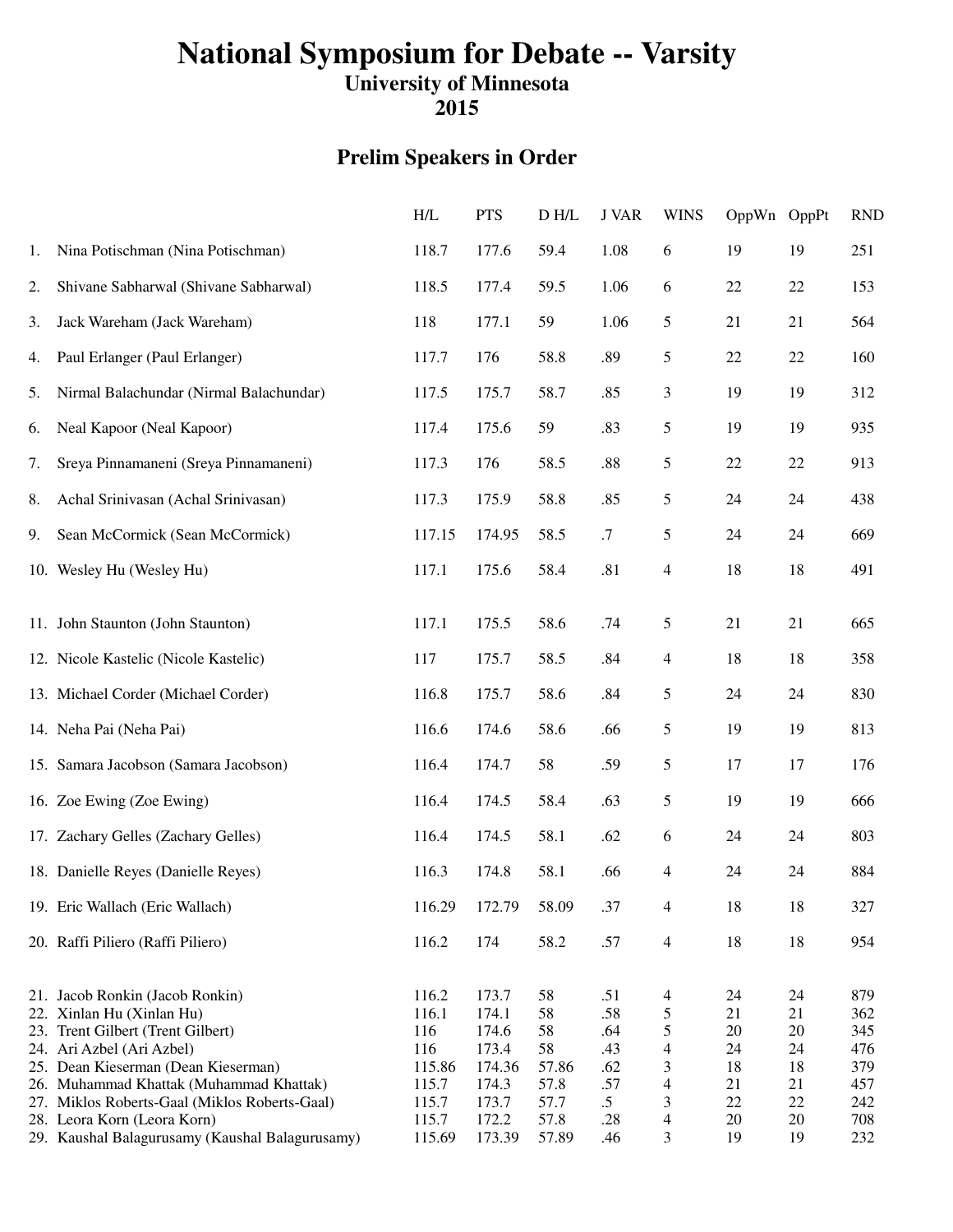# **National Symposium for Debate -- Varsity**

### **University of Minnesota**

**2015**

### **Prelim Speakers in Order**

|                                                   | H/L    | <b>PTS</b> | D H/L | J VAR      | <b>WINS</b>              | OppWn OppPt |    | <b>RND</b> |
|---------------------------------------------------|--------|------------|-------|------------|--------------------------|-------------|----|------------|
| 30. Zoe Posner (Zoe Posner)                       | 115.4  | 173.8      | 57.7  | .52        | 4                        | 20          | 20 | 225        |
| 31. Brandon Kramer (Brandon Kramer)               | 115.4  | 173.2      | 57.6  | .44        | 4                        | 19          | 19 | 461        |
| 32. Jeffrey Hymen (Jeffrey Hymen)                 | 115.4  | 170.4      | 57.9  | $-.05$     | 3                        | 18          | 18 | 728        |
| 33. David Wang (David Wang)                       | 115.34 | 173.04     | 57.64 | .42        | 5                        | 24          | 24 | 147        |
| 34. Shannon Lee (Shannon Lee)                     | 115.3  | 172.9      | 57.7  | .36        | $\overline{4}$           | 19          | 19 | 890        |
| 35. Kyle Kopf (Kyle Kopf)                         | 115.3  | 172.6      | 57.8  | .29        | 3                        | 19          | 19 | 224        |
| 36. Alisa Liu (Alisa Liu)                         | 115.3  | 172.5      | 57.8  | .32        | $\overline{4}$           | 20          | 20 | 346        |
| 37. Daniel Lu (Daniel Lu)                         | 115.3  | 172.1      | 57.6  | .22        | 3                        | 24          | 24 | 170        |
| 38. Oliver Korten (Oliver Korten)                 | 115.2  | 173.1      | 57.5  | .38        | 3                        | 19          | 19 | 795        |
| 39. Christopher Sun (Christopher Sun)             | 115.2  | 172.9      | 57.5  | .37        | $\overline{4}$           | 21          | 21 | 329        |
| 40. Karen Xia (Karen Xia)                         | 115.2  | 172.9      | 57.5  | .36        | 3                        | 19          | 19 | 883        |
| 41. Harrison Kern (Harrison Kern)                 | 115.2  | 172.8      | 57.7  | .32        | $\overline{4}$           | 23          | 23 | 243        |
| 42. Andee Song (Andee Song)                       | 115.1  | 171.7      | 57.7  | .17        | 3                        | 18          | 18 | 874        |
| 43. Alina Kulman (Alina Kulman)                   | 115    | 172.3      | 57.5  | .19        | 3                        | 18          | 18 | 303        |
| 44. Ari Mostow (Ari Mostow)                       | 115    | 169.2      | 57.5  | $-.25$     | $\overline{\mathcal{L}}$ | 21          | 21 | 232        |
| 45. Jack Coyle (Jack Coyle)                       | 114.99 | 172.79     | 57.69 | .31        | 3                        | $20\,$      | 20 | 464        |
| 46. Karan Choudhary (Karan Choudhary)             | 114.99 | 172.79     | 57.59 | .35        | $\overline{4}$           | 20          | 20 | 177        |
| 47. Jack Briody (Jack Briody)                     | 114.83 | 171.83     | 57.43 | .24        | $\overline{c}$           | 18          | 18 | 630        |
| 48. Gillian Zipursky (Gillian Zipursky)           | 114.8  | 172.7      | 57.5  | .37        | $\overline{4}$           | 20          | 20 | 784        |
| 49. Prachit Bhike (Prachit Bhike)                 | 114.8  | 172.2      | 57.4  | $\cdot$ .2 | $\overline{4}$           | 24          | 24 | 310        |
| 50. Marie Ceske (Marie Ceske)                     | 114.8  | 172.1      | 57.4  | .23        | 3                        | 17          | 17 | 989        |
| 51. Marie-Rose Sheinerman (Marie-Rose Sheinerman) | 114.7  | 171.2      | 57.3  | .07        | $\boldsymbol{2}$         | 20          | 20 | 152        |
| 52. Jacob Blitz (Jacob Blitz)                     | 114.53 | 172.43     | 57.33 | .25        | 3                        | 18          | 18 | 424        |
| 53. Hunter Seitz (Hunter Seitz)                   | 114.5  | 172.5      | 57    | .33        | 3                        | 19          | 19 | 514        |
| 54. Jerome Nashed (Jerome Nashed)                 | 114.5  | 171.3      | 57.2  | .13        | 3                        | 20          | 20 | 549        |
| 55. Aysha Hafiz (Aysha Hafiz)                     | 114.4  | 171.5      | 57.2  | .13        | 3                        | 16          | 16 | 706        |
| 56. Lauren Singer (Lauren Singer)                 | 114.31 | 171.71     | 57.11 | $\cdot$ 1  | 3                        | 20          | 20 | 959        |
| 57. Vandita Pendse (Vandita Pendse)               | 114.3  | 171.4      | 57.2  | .07        | 3                        | 19          | 19 | 996        |
| 58. Sarah Rosenberg (Sarah Rosenberg)             | 114.3  | 171.4      | 57    | .09        | $\overline{c}$           | 18          | 18 | 941        |
| 59. TJ Foley (TJ Foley)                           | 114.3  | 170.8      | 57.8  | $-.04$     | 3                        | 18          | 18 | 331        |
| 60. Conal Thomas-McGinnis (Conal Thomas-McGinnis) | 114.2  | 171.2      | 57.2  | .06        | 4                        | 21          | 21 | 136        |
| 61. James Sanger (James Sanger)                   | 114.1  | 168.7      | 57.1  | $-.31$     | 4                        | 18          | 18 | 546        |
| 62. Talia Coyne (Talia Coyne)                     | 114    | 170.9      | 57    | .01        | 3                        | 20          | 20 | 360        |
| 63. Tammuz Frankel (Tammuz Frankel)               | 113.99 | 169.79     | 56.9  | $-.23$     | 3                        | 18          | 18 | 179        |
| 64. Audrey Saltzman (Audrey Saltzman)             | 113.81 | 170.51     | 56.71 | $-.01$     | 3                        | 20          | 20 | 636        |
| 65. Lucia Colicchio (Lucia Colicchio)             | 113.8  | 171.2      | 56.8  | $\cdot$ 1  | 3                        | 19          | 19 | 937        |
| 66. Ryan Britton (Ryan Britton)                   | 113.8  | 170.8      | 57.1  | .06        | $\overline{c}$           | 14          | 14 | 860        |
| 67. Matthew Zhang (Matthew Zhang)                 | 113.8  | 170.7      | 56.8  |            | 3                        | 21          | 21 | 376        |
| 68. Vikram Kalghatgi (Vikram Kalghatgi)           | 113.7  | 170.7      | 56.8  | .03        | $\overline{4}$           | 18          | 18 | 338        |
| 69. Krupali Patel (Krupali Patel)                 | 113.7  | 143.2      | 57    | .21        | 3                        | 19          | 19 | 984        |
| 70. Alexander Wurm (Alexander Wurm)               | 113.6  | 170.9      | 56.9  | .02        | 3                        | 16          | 16 | 440        |
| 71. Carly Hughes (Carly Hughes)                   | 113.6  | 170.1      | 57    | $-.07$     | 3                        | 24          | 24 | 546        |
| 72. Alex Bauman (Alex Bauman)                     | 113.5  | 170.5      | 56.7  | $-.03$     | 3                        | 21          | 21 | 672        |
| 73. Brian Gu (Brian Gu)                           | 113.5  | 170.4      | 56.9  | $-.08$     | 2                        | 16          | 16 | 297        |
| 74. Maddie Fleming (Maddie Fleming)               | 113.5  | 170.2      | 56.9  | $-.1$      | 3                        | 17          | 17 | 434        |
| 75. Gustaf Ahdritz (Gustaf Ahdritz)               | 113.4  | 170.5      | 56.7  | $-.01$     | 3                        | 20          | 20 | 355        |
| 76. Nathaniel Mahlum (Nathaniel Mahlum)           | 113.28 | 170.28     | 56.78 | $-.04$     | 3                        | 17          | 17 | 796        |
| 77. Katherine Fennell (Katherine Fennell)         | 113.2  | 169.7      | 56.7  | $-.14$     | 3                        | 16          | 16 | 580        |
| 78. Derek Zhang (Derek Zhang)                     | 113.1  | 169.9      | 56.5  | $-.21$     | 4                        | 19          | 19 | 152        |
| 79. Sachin Shah (Sachin Shah)                     | 113.1  | 169.7      | 56.5  | $-.15$     | 2                        | 13          | 13 | 971        |
| 80. Elizabeth Lively (Elizabeth Lively)           | 113.1  | 169.6      | 57    | $-.18$     | $\overline{c}$           | 13          | 13 | 488        |
|                                                   |        |            |       |            |                          |             |    |            |